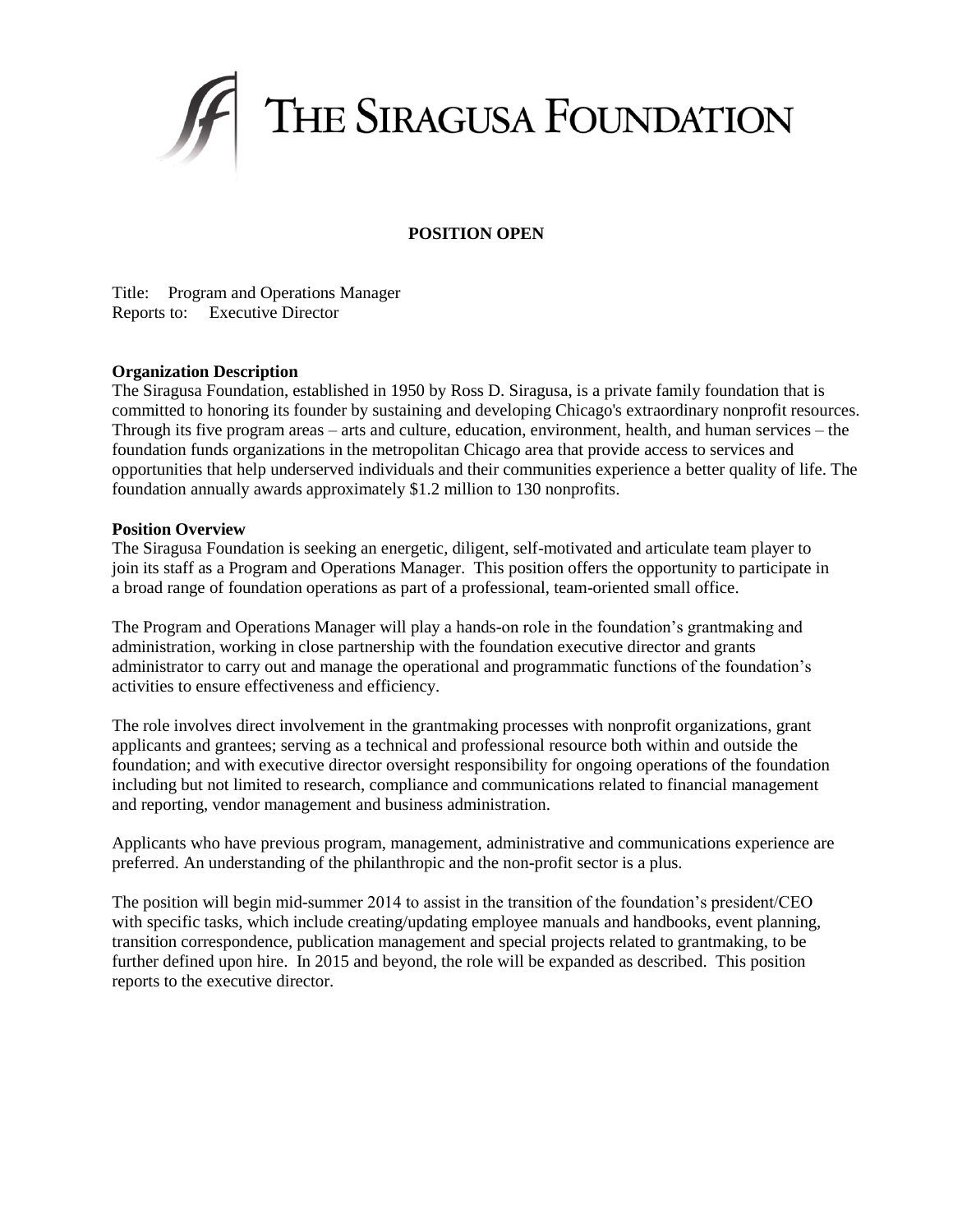# **Responsibilities include:**

## **Program-Related**

- Develop working knowledge of the history and tradition of the foundation.
- Assist the executive director in examining, developing, implementing, documenting and communicating the goals, priorities and values of the foundation.
- Serve as a liaison between the foundation and grant seekers, responding to inquiries as needed.
- Review and assess letters of intent and grant proposals.
- Research applicant organizations, compile information specific to grant proposals, collect background information.
- Research and investigate nonprofits based on priorities of the foundation.
- Conduct site visits: research, schedule, prepare, document/report. Attend grantees events and luncheons, as applicable.
- Participate in internal team review of grant applications/proposals.
- Prepare and present written proposal summaries, analyses and recommendations for the executive director and the board of trustees.
- Oversee the development and preparation of grant docket materials.
- Participate in the development and implementation of an evaluation program for grants.
- Develop working knowledge of Gifts database, understand its applications.
- Participate in philanthropic networks. Stay abreast and monitor trends in the nonprofit and foundation arena. Identify and undertake professional development and training.

## **Administration & Finance**

- Draft budget for annual expenditures in consultation with executive director; assist with preparation of foundation's entire annual budget.
- Maintain up-to-date versions of important/corporate documents as required by law (for example, board meeting minutes, foundation bylaws) and communicate with executive director to ensure annual review of such documents and processes.
- Ensure the maintenance of appropriate financial records and preparation of required financial reports.
- Work with executive director to reconcile foundation expenditures between internal QuickBooks accounting software and bank statements.
- Work with executive director and bookkeeper/accountant for timely preparation of tax return and related reports.
- Ensure that the foundation is efficiently organized to comply with human resource processes and requirements, in accordance with legal and internal policies.
- Aid in the formation and implementation of standard operating procedures and personnel policies; taking into account state and federal changes in personnel administration and payroll taxation.
- Assist with administration of benefit programs including preparation and maintenance of associated records and reports.
- Maintain personnel job descriptions, employee handbooks/manuals and employment policies.
- Oversee updating of public foundation records at online locations (i.e., field/sector surveys and questionnaires, foundation directories).

#### **Other**

- Provide supervision, support, coaching and training for junior-level staff in conjunction with executive director.
- Manage and support foundation events and program activities (i.e., board meetings, educational sessions, receptions, etc.) as required.
- Assist with special projects managed by the executive director.
- Provide coverage and back up for other administrative tasks and grants administration, as needed.